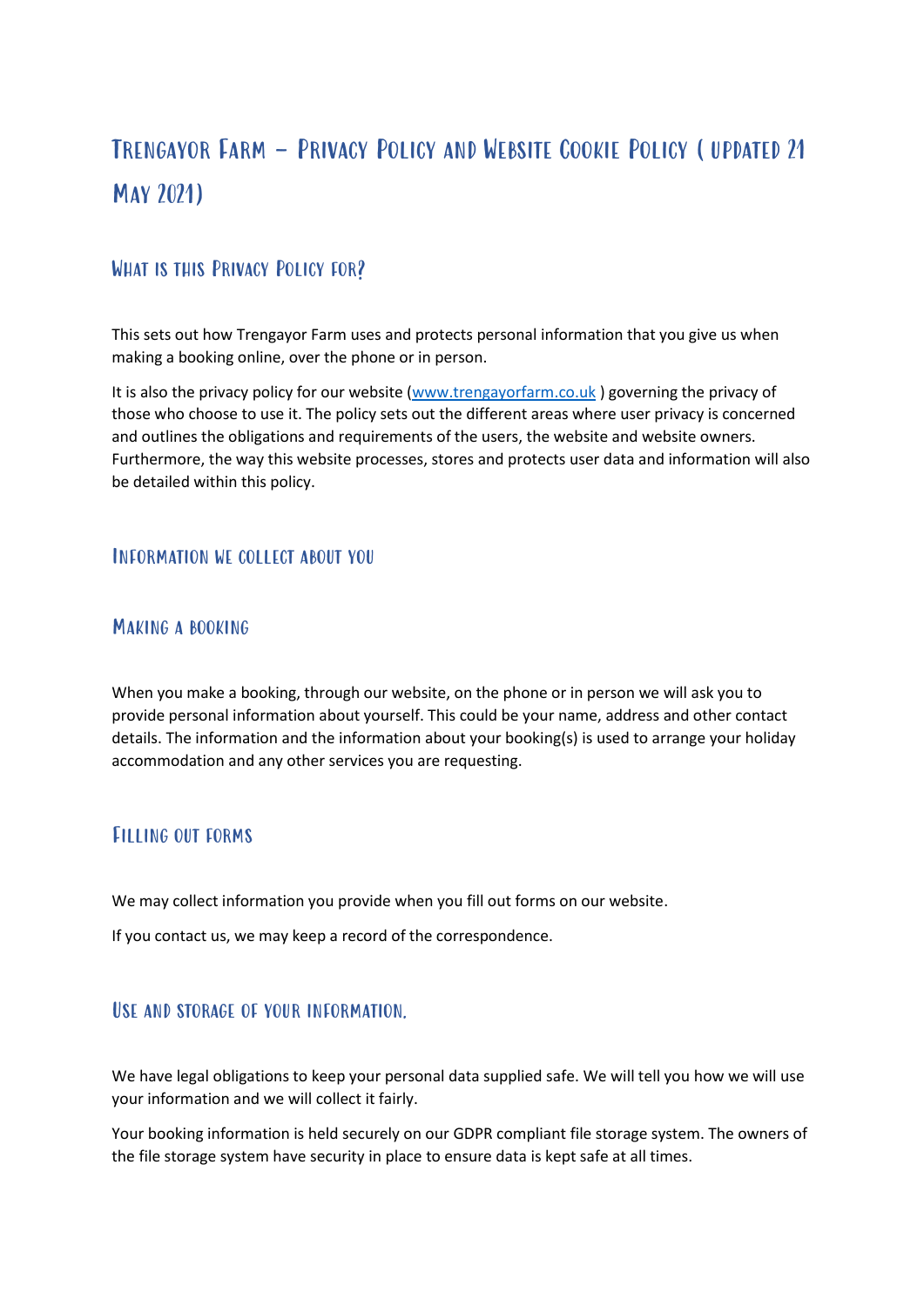Information you provide to us will not be shared with third parties without your knowledge. We use the information to provide holiday services to you under our contractual obligation and to provide you with the best possible service. We may also use it to improve our products and services.

Limited information about your booking will be shared with the housekeepers involved in a booking, where necessary.

If you have consented to receive email marketing communications from us we will periodically send you emails which include offers, new products and holiday inspiration ideas that we think will be of interest to you. You are welcome to unsubscribe from our email communications by using the unsubscribe button at the bottom of each email or email us at [info@trengayorfarm.co.uk](mailto:info@trengayorfarm.co.uk). We will always ask for your explicit permission to send you direct marketing communications.

Payments transactions are carried out through independent third parties and governed by third party terms and conditions. We do not store or process credit card details. Trengayor Farm uses Zettle.com for our card payment bookings. You can see their security policy here [Privacy Policy |](https://www.zettle.com/gb/legal/privacy-policy)  [Zettle UK.](https://www.zettle.com/gb/legal/privacy-policy)

## YOUR RIGUTS

We will hold your information on our systems for a period that we deem to be commercially viable.

You have the right to have all your information deleted from our systems.

You have the right to ask for a copy of the information we hold about you.

You have the right to change any incorrect information we hold about you.

You have the right to ask us to stop processing information about you.

Should you wish to request this, please do so in writing to info@trengayorfarm.co.uk

# Our Website

We take a proactive approach to user privacy on our website, and ensure the necessary steps are taken to protect the privacy of users throughout their visiting experience. Our website complies to all UK national laws and requirements for user privacy.

# Use of Cookies

Our website may use cookies to better the users experience while visiting the website. Where applicable our website uses a cookie control system allowing users, on their first visit to the website, to allow or disallow the use of cookies on their computer / device. This complies with recent legislation requirements for websites to obtain explicit consent from users before leaving behind or reading files such as cookies on a user's computer / device.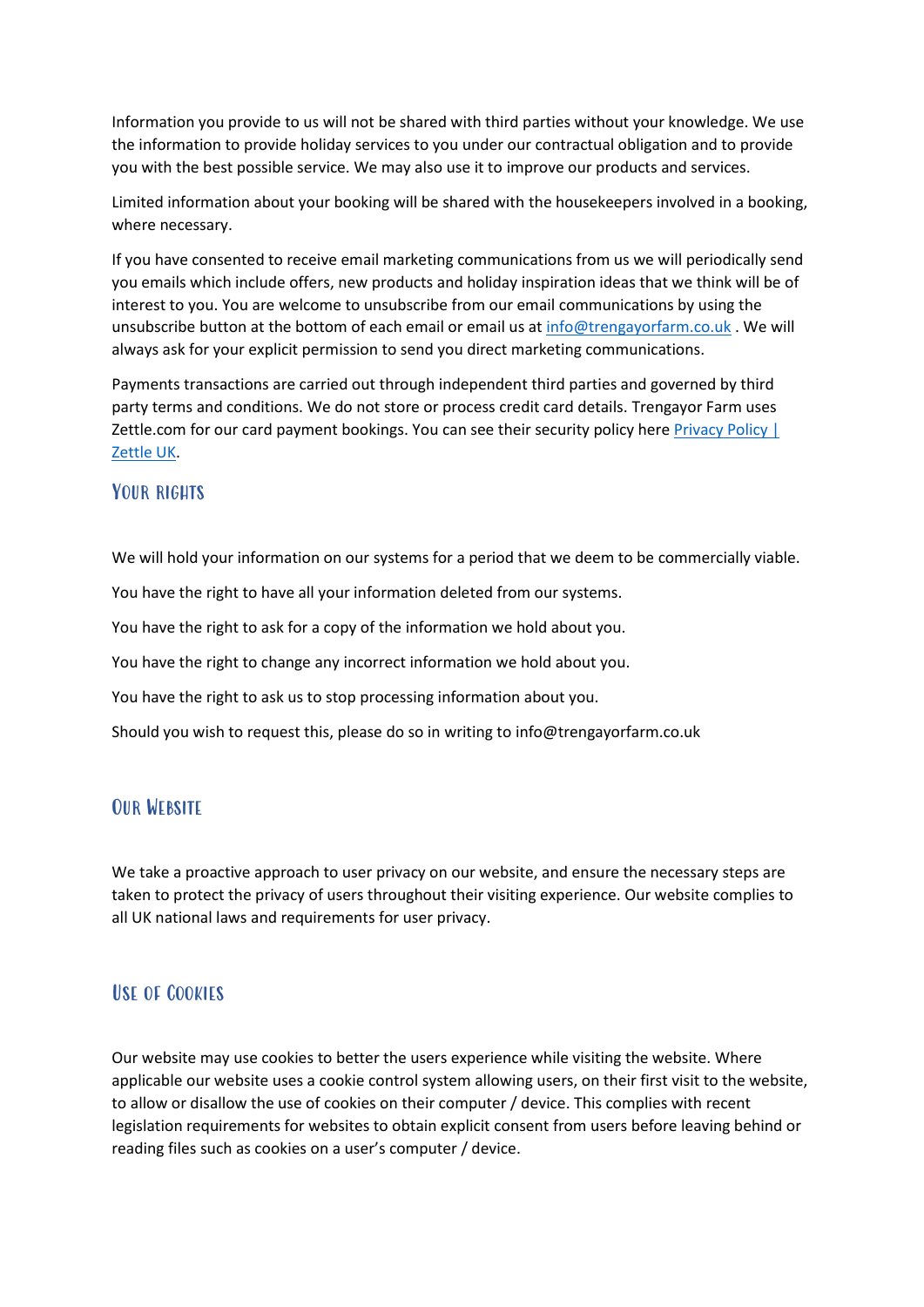Cookies are small files saved to the user's computers hard drive that track, save and store information about the user's interactions and usage of the website. This allows the website, through its server to provide users with a tailored experience within the website.

Users are advised that if they wish to deny the use and saving of cookies from our website on to their computers hard drive they should take necessary steps within their web browsers security settings to block all cookies from our website and its external serving vendors.

Our website uses tracking software to monitor its visitors to better understand how they use it. This software is provided by Google Analytics which uses cookies to track visitor usage. The software will save a cookie to your computers hard drive in order to track and monitor your engagement and usage of the website, but will not store, save or collect personal information. You can read Google's privacy policy here for further informatio[n www.google.com/privacy.html](http://www.google.com/privacy.html) .

Other cookies may be stored to your computer's hard drive by external vendors if we choose to use referral programs, sponsored links or adverts. Such cookies are used for conversion and referral tracking and typically expire after 30 days, though some may take longer. No personal information is stored, saved or collected.

### Contact & Communication

Users contacting our website and/or its owners do so at their own discretion and provide any such personal details requested at their own risk. Every effort has been made to ensure a safe and secure form to email submission process but advise users using such form to email processes that they do so at their own risk.

### Email Newsletter

We may send email newsletters which are used to inform subscribers about products and services supplied by Trengayor Farm. Users can subscribe through an online form should they wish to do so but do so at their own discretion. Some subscriptions may be manually processed through prior written agreement with the user.

Subscriptions are taken in compliance with UK Spam Laws detailed in the Privacy and Electronic Communications Regulations 2003. All personal details relating to subscriptions are held securely and in accordance with the General Data Protection Regulation. No personal details are passed on to third parties nor shared with companies / people outside of the company that operates our website. Under the General Data Protection Regulation you may request a copy of personal information held about you by our email newsletter program. If you would like a copy of the information held on you please write us at 38 Tivoli Street, Cheltenham GL50 2UW or email info@trengayorfarm.co.uk.

Email marketing campaigns published by Trengayor Farm may contain tracking facilities within the actual email. Subscriber activity is tracked and stored in a database for future analysis and evaluation. Such tracked activity may include; the opening of emails, forwarding of emails, the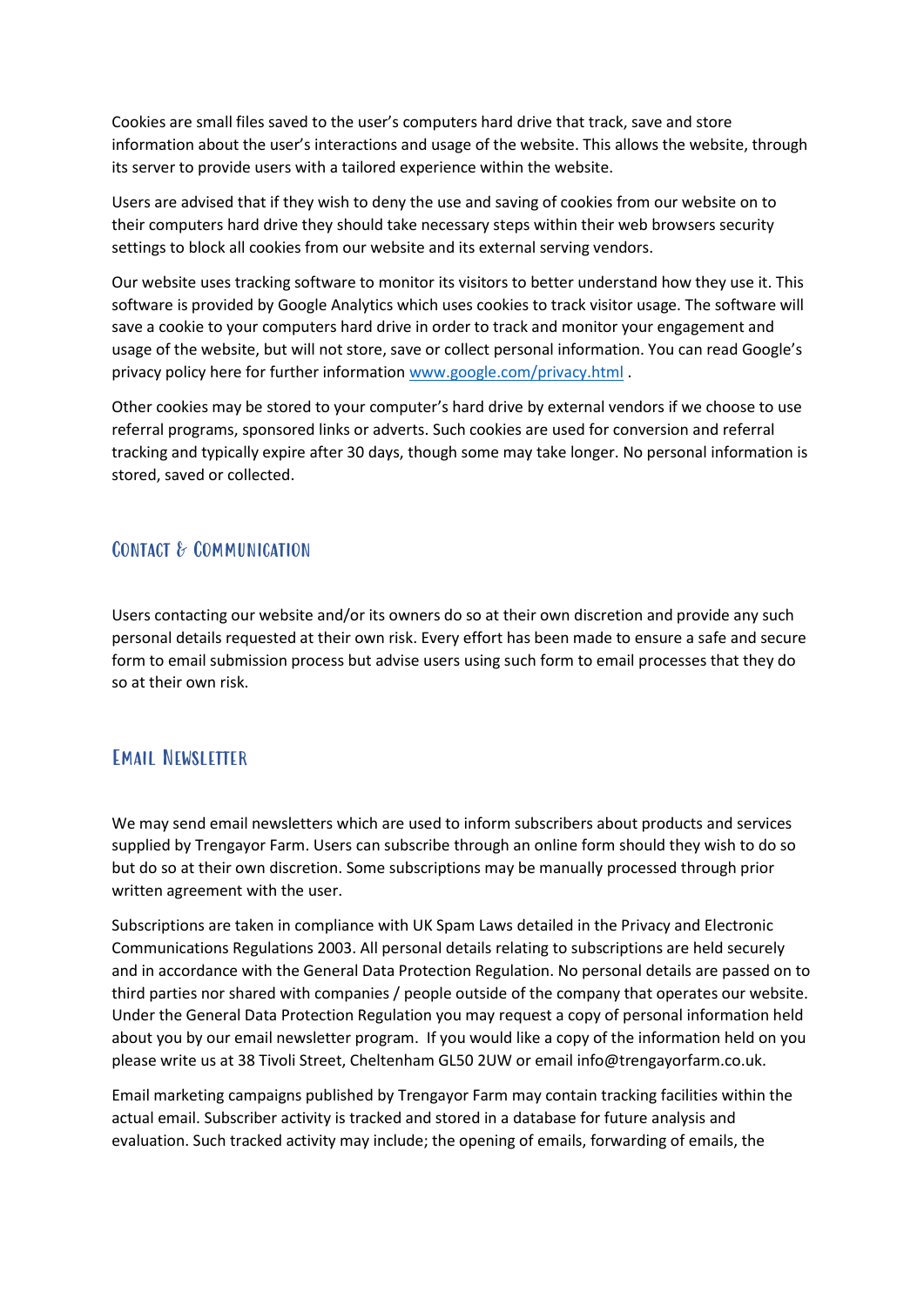clicking of links within the email content, times, dates and frequency of activity (this is by no far a comprehensive list).

This information is used to refine future email campaigns and supply the user with more relevant content based around their activity.

In compliance with UK Spam Laws and the Privacy and Electronic Communications Regulations 2003 subscribers are given the opportunity to un-subscribe at any time through an automated system. This process is detailed at the footer of each email campaign.

### EXTERNAL LINKS

Although our website only looks to include quality, safe and relevant external links, users are advised adopt a policy of caution before clicking any external web links mentioned throughout our website. (External links are clickable text / banner / image links to other websites.)

We cannot guarantee or verify the contents of any externally linked website despite their best efforts. Users should therefore note they click on external links at their own risk and we cannot be held liable for any damages or implications caused by visiting any external links mentioned.

## Social Media Platforms

Communication, engagement and actions taken through external social media platforms that we participate on are custom to the terms and conditions as well as the privacy policies held with each social media platform respectively.

Users are advised to use social media platforms wisely and communicate / engage upon them with due care and caution in regard to their own privacy and personal details. Our website nor its owners will never ask for personal or sensitive information through social media platforms and encourage users wishing to discuss sensitive details to contact them through primary communication channels such as by telephone or email.

Our website may use social sharing buttons which help share web content directly from web pages to the social media platform in question. Users are advised before using such social sharing buttons that they do so at their own discretion and note that the social media platform may track and save your request to share a web page respectively through your social media platform account.

# SHORTENED LINKS IN SOCIAL MEDIA

Our website and its owners through their social media platform accounts may share web links to relevant web pages. By default some social media platforms shorten lengthy urls.